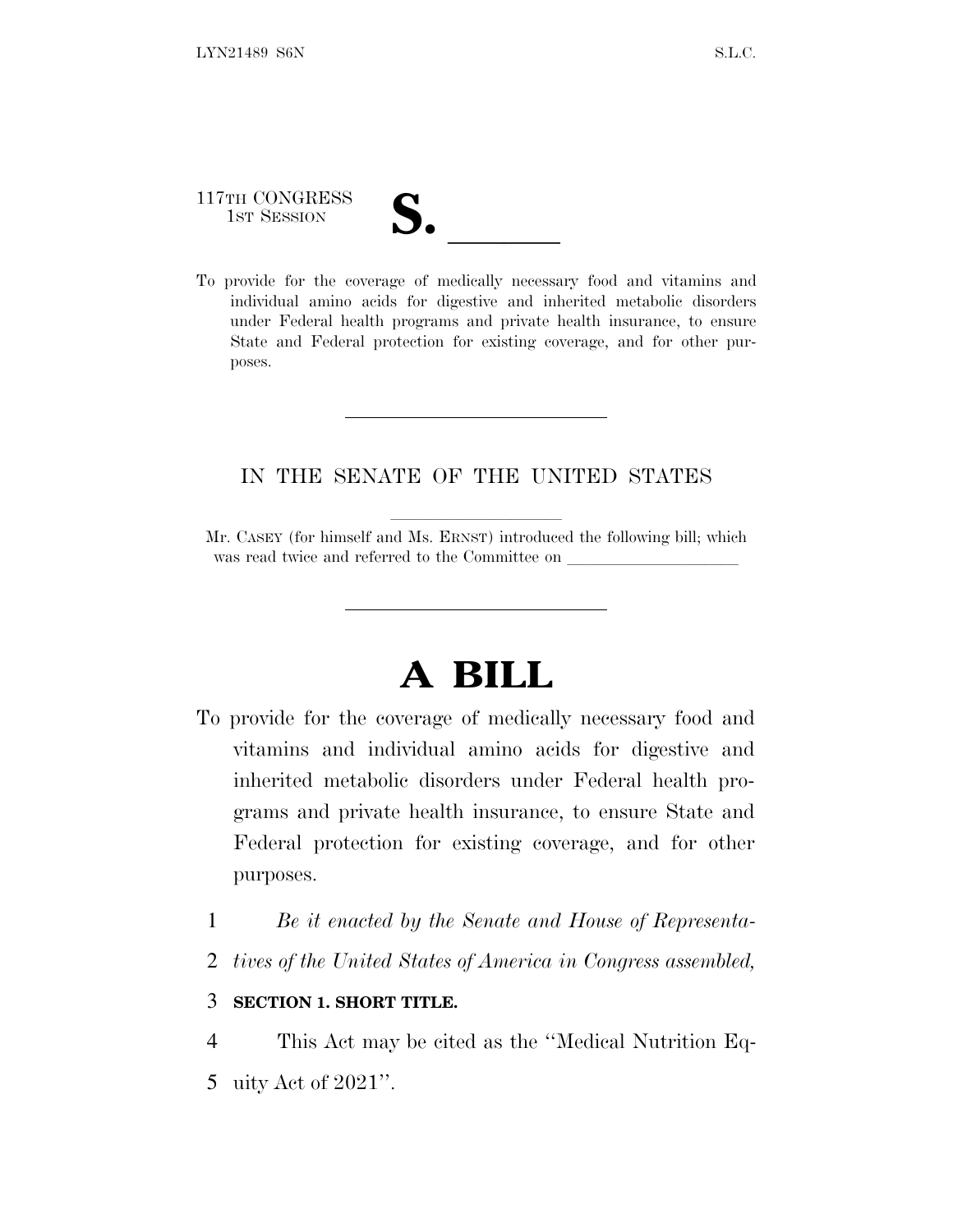### **SEC. 2. FINDINGS.**

Congress finds the following:

 (1) Each year, thousands of children and adults in the United States are diagnosed with certain di- gestive or inherited metabolic disorders that prevent their bodies from digesting or metabolizing the food they need to survive. For them, medically necessary food, which can often be administered as an orally consumed formula, is their treatment.

 (2) Without medically necessary food, these pa- tients risk malnutrition, surgery, and repeated hos- pitalizations. They may suffer intellectual disability or even death. Risks in pediatric populations are particularly profound and often severe and also in- clude inadequate growth, abnormal development, cognitive impairment, and behavioral disorders. Spe- cialized medically necessary food is standard-of-care therapy for these patients and is essential to pre-venting such outcomes.

 (3) While not every person diagnosed with these conditions needs to be treated with medically nec- essary food for a prolonged period, it is critical that patients and their physicians be able to consider the full range of options and select the treatment that will be most effective for each patient.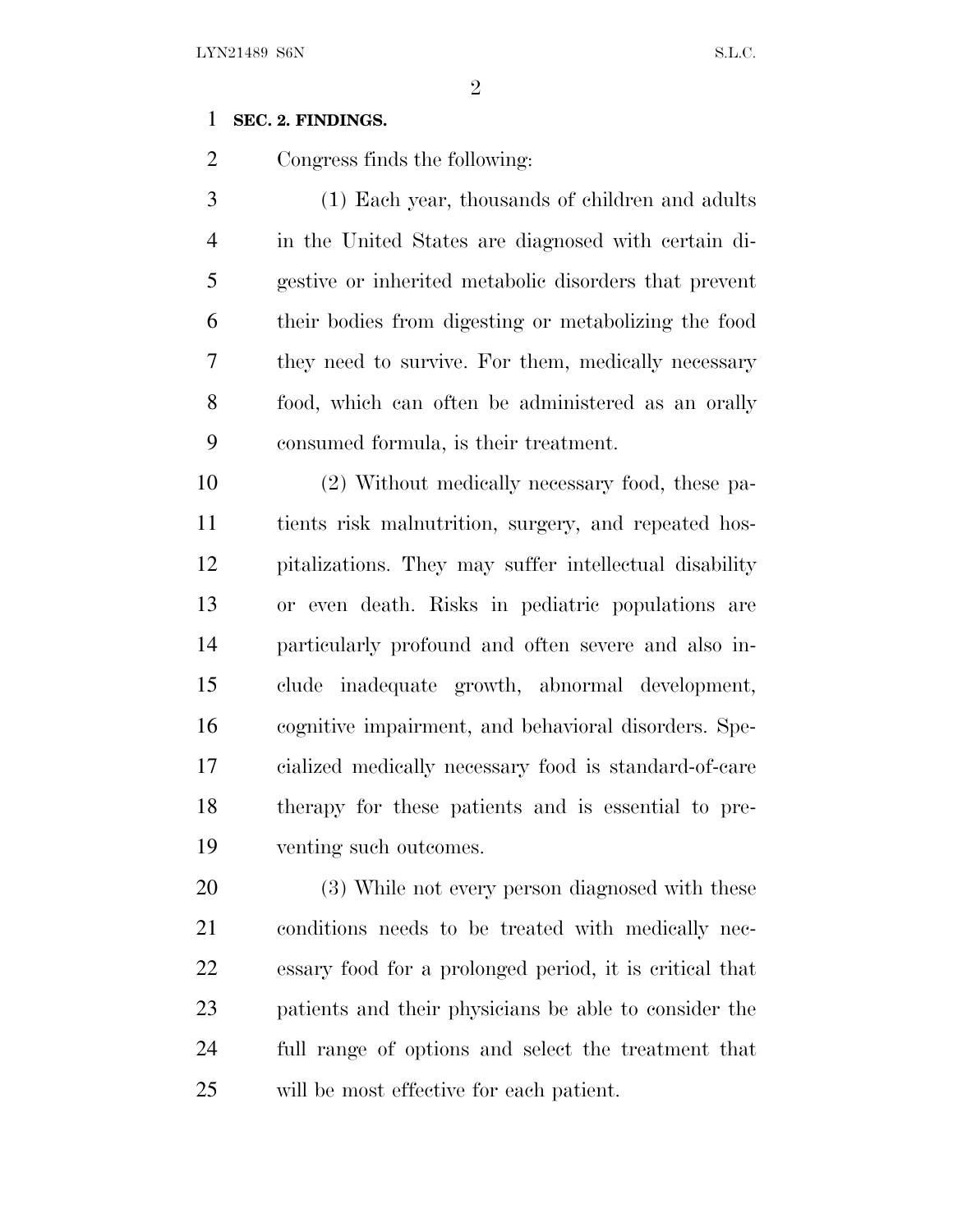(4) Insurance companies will typically cover pharmaceuticals or biologics for treatment of many of these conditions, if there is a Food and Drug Ad- ministration-approved therapy. However, these types of treatments may not be the first-line therapy a physician would recommend, do not work for all pa- tients, and can have undesirable risks, such as can- cer or suppression of the immune system, which can increase a patient's risk of infection.

 (5) Even when an insurance company does cover medically necessary food, it can come with the stipulation the formula be administered through a feeding tube, placed through the nose into the stom- ach or surgically placed directly into the stomach or jejunum, even if a patient is capable of taking the formula orally without these devices. Surgical place- ment of feeding tubes unnecessarily results in in- creased risk to the patient and increased cost to the healthcare system.

 (6) Testing for select inherited metabolic dis- orders is required in all States, and approximately 2,000 babies per year are diagnosed with one of these disorders that requires treatment through medically necessary food. Yet, policies on medically necessary food vary significantly and do not always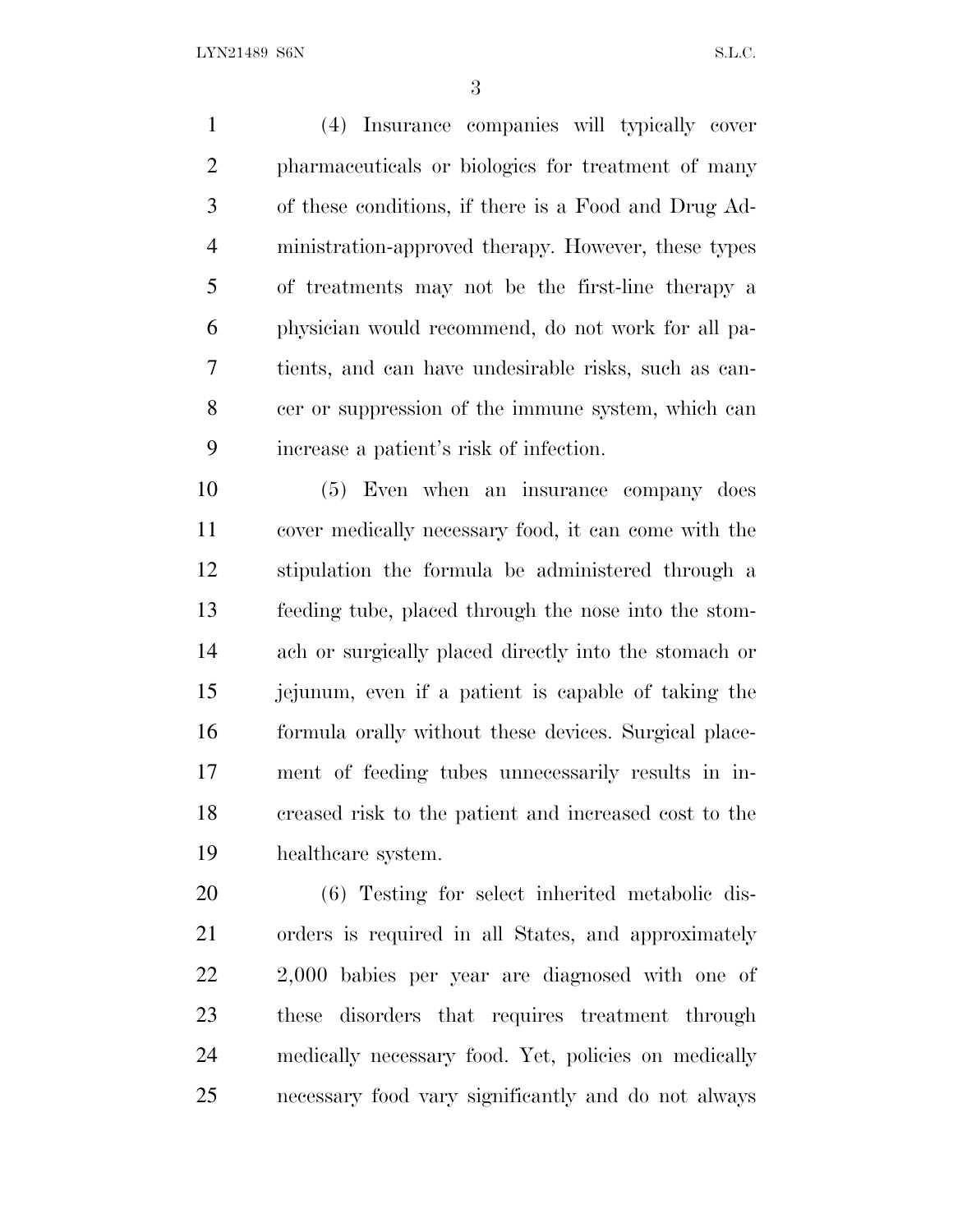| $\mathbf{1}$   | make it possible for families to get sufficient nutri-     |
|----------------|------------------------------------------------------------|
| $\overline{2}$ | tion for their affected children which can lead to de-     |
| 3              | layed development, brain damage, and even death.           |
| 4              | (7) The worsening of food insecurity during the            |
| 5              | COVID-19 pandemic has had a significant impact             |
| 6              | on patients who rely on medical nutrition, and the         |
| 7              | cost of meeting their dietary needs has been a major       |
| 8              | burden to individuals facing financial challenges as       |
| 9              | a result of the pandemic.                                  |
| 10             | SEC. 3. COVERAGE OF MEDICALLY NECESSARY FOOD, VITA-        |
| 11             | MINS, AND INDIVIDUAL AMINO ACIDS FOR DI-                   |
| 12             | GESTIVE AND INHERITED METABOLIC DIS-                       |
| 13             | FEDERAL HEALTH PRO-<br><b>ORDERS</b><br><b>UNDER</b>       |
| 14             | GRAMS AND PRIVATE HEALTH INSURANCE.                        |
| 15             | (a) COVERAGE UNDER THE MEDICARE PROGRAM.—                  |
|                |                                                            |
| 16             | (1) MEDICALLY NECESSARY FOOD.—                             |
| 17             | (A) IN GENERAL.—Section $1861(s)(2)$ of                    |
| 18             | the Social Security Act $(42 \text{ U.S.C. } 1395x(s)(2))$ |
| 19             | is amended—                                                |
| 20             | (i) in subparagraph $(GG)$ , by striking                   |
| 21             | "and" at the end;                                          |
| 22             | (ii) in subparagraph (HH), by strik-                       |
| 23             | ing the period and inserting "and"; and                    |
| 24             | (iii) by adding at the end the fol-                        |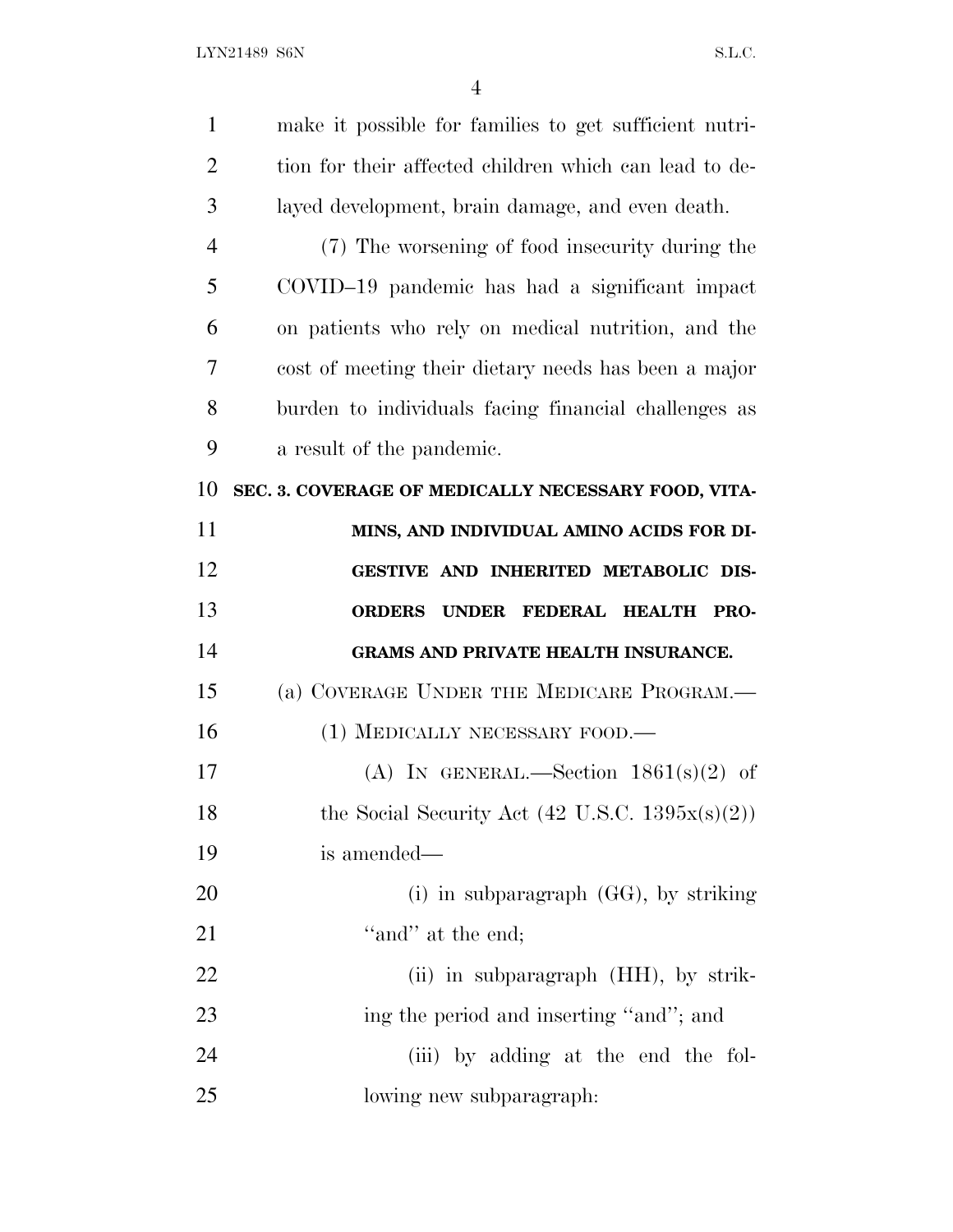| $\mathbf{1}$   | "(II) medically necessary food (as defined in             |
|----------------|-----------------------------------------------------------|
| $\overline{2}$ | subsection (III)) and, if required, the medical equip-    |
| 3              | ment and supplies necessary to administer such food       |
| $\overline{4}$ | (other than medical equipment and supplies de-            |
| 5              | scribed in subsection $(n)$ ;".                           |
| 6              | (B) DEFINITION.—Section 1861 of the So-                   |
| 7              | cial Security Act (42 U.S.C. 1395x) is amended            |
| 8              | by adding at the end the following new sub-               |
| 9              | section:                                                  |
| 10             | "Medically Necessary Food                                 |
| 11             | " $(III)(1)$ Subject to paragraph $(2)$ , the term 'medi- |
| 12             | cally necessary food' means food, including a low protein |
| 13             | modified food product, an amino acid preparation product, |
| 14             | a modified fat preparation product, or a nutritional for- |
| 15             | mula (including such a formula that does not require a    |
|                | 16 prescription), that is                                 |
| 17             | $\lq\lq$ furnished pursuant to the prescription,          |
| 18             | order, or recommendation (as applicable) of a physi-      |
| 19             | cian or other health care professional qualified to       |
| 20             | make such prescription, order, or recommendation,         |
| 21             | for the dietary management of a covered disease or        |
| 22             | condition;                                                |
| 23             | "(B) a specially formulated and processed prod-           |
| 24             | uct (as opposed to a naturally occurring foodstuff        |

used in its natural state) for the partial or exclusive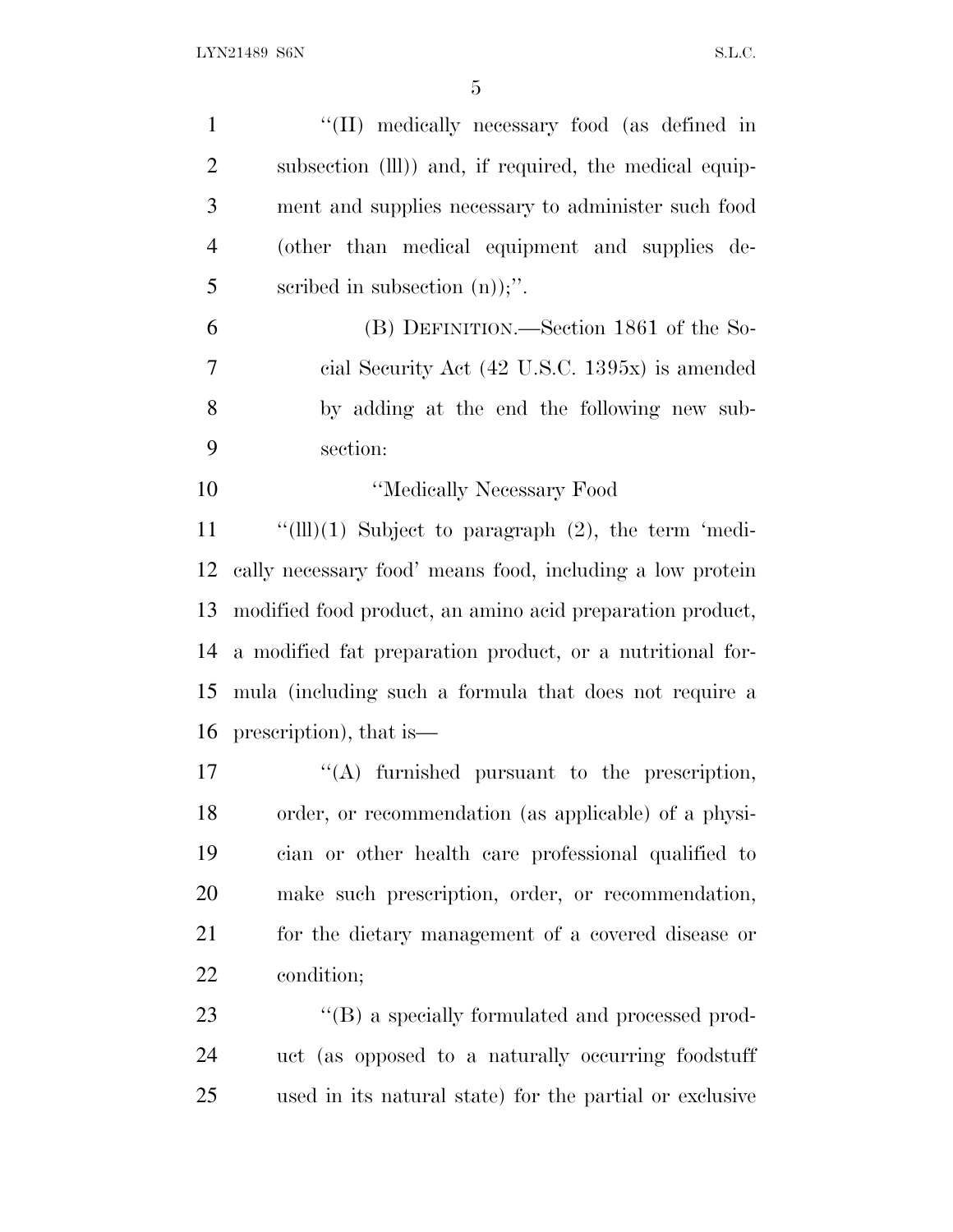LYN21489 S6N S.L.C.

 feeding of an individual by means of oral intake or enteral feeding by tube;

 ''(C) intended for the dietary management of an individual who, because of a specified disease or condition, has limited or impaired capacity to ingest, digest, absorb, or metabolize ordinary foodstuffs or certain nutrients, or who has other special medically determined nutrient requirements, the dietary man- agement of which cannot be achieved by the modi-fication of the normal diet alone;

11  $\langle \text{`}(D) \rangle$  intended to be used under medical super-vision, which may include in a home setting; and

13 "(E) intended only for an individual receiving active and ongoing medical supervision wherein the individual requires medical care on a recurring basis 16 for, among other things, instructions on the use of the food.

18 "(2) For purposes of paragraph (1), the term 'medi-cally necessary food' does not include the following:

 $\langle A \rangle$  Foods taken as part of an overall diet de- signed to reduce the risk of a disease or medical con- dition or as weight loss products, even if they are recommended by a physician or other health profes-sional.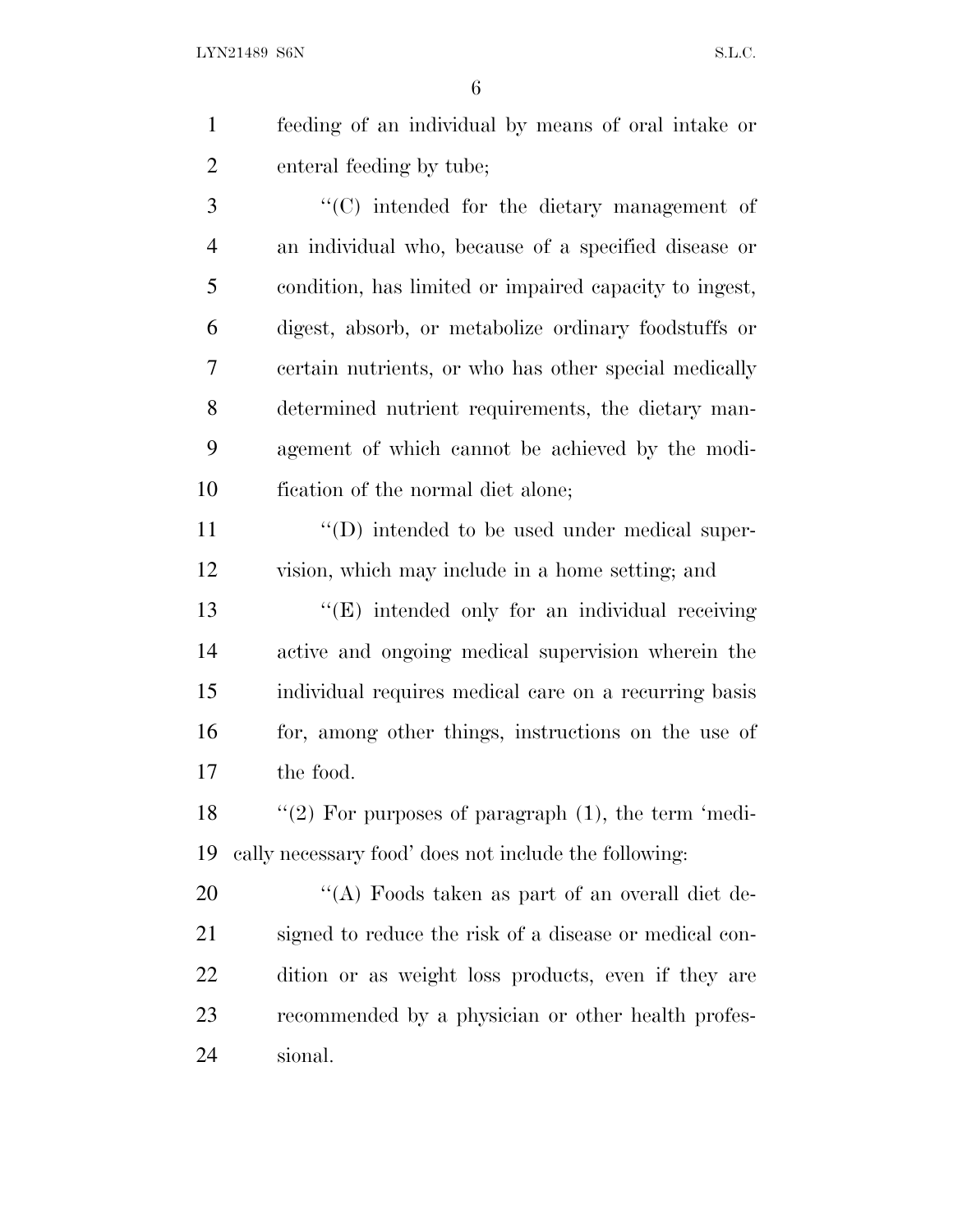| $\mathbf{1}$   | "(B) Foods marketed as gluten-free for the                |
|----------------|-----------------------------------------------------------|
| $\overline{2}$ | management of celiac disease or non-celiac gluten         |
| 3              | sensitivity.                                              |
| $\overline{4}$ | $\cdot$ (C) Foods marketed for the management of          |
| 5              | diabetes.                                                 |
| 6              | $\lq\lq$ (D) Other products determined appropriate by     |
| 7              | the Secretary.                                            |
| 8              | $\lq(3)$ In this subsection, the term 'covered disease or |
| 9              | condition' means the following diseases or conditions:    |
| 10             | "(A) Inherited metabolic disorders, including             |
| 11             | the following:                                            |
| 12             | "(i) Disorders classified as metabolic dis-               |
| 13             | orders on the Recommended Uniform Screening               |
| 14             | Panel Conditions list of the Secretary of Health          |
| 15             | and Human Services' Advisory Committee on                 |
| 16             | Heritable Disorders in Newborns and Children.             |
| 17             | "(ii) N-acetyl glutamate synthase defi-                   |
| 18             | ciency.                                                   |
| 19             | "(iii) Ornithine transcarbamlyase defi-                   |
| 20             | ciency.                                                   |
| 21             | "(iv) Carbamoyl phosphate synthestase de-                 |
| 22             | ficiency.                                                 |
| 23             | "(v) Inherited disorders of mitochondrial                 |
| 24             | functioning.                                              |
|                |                                                           |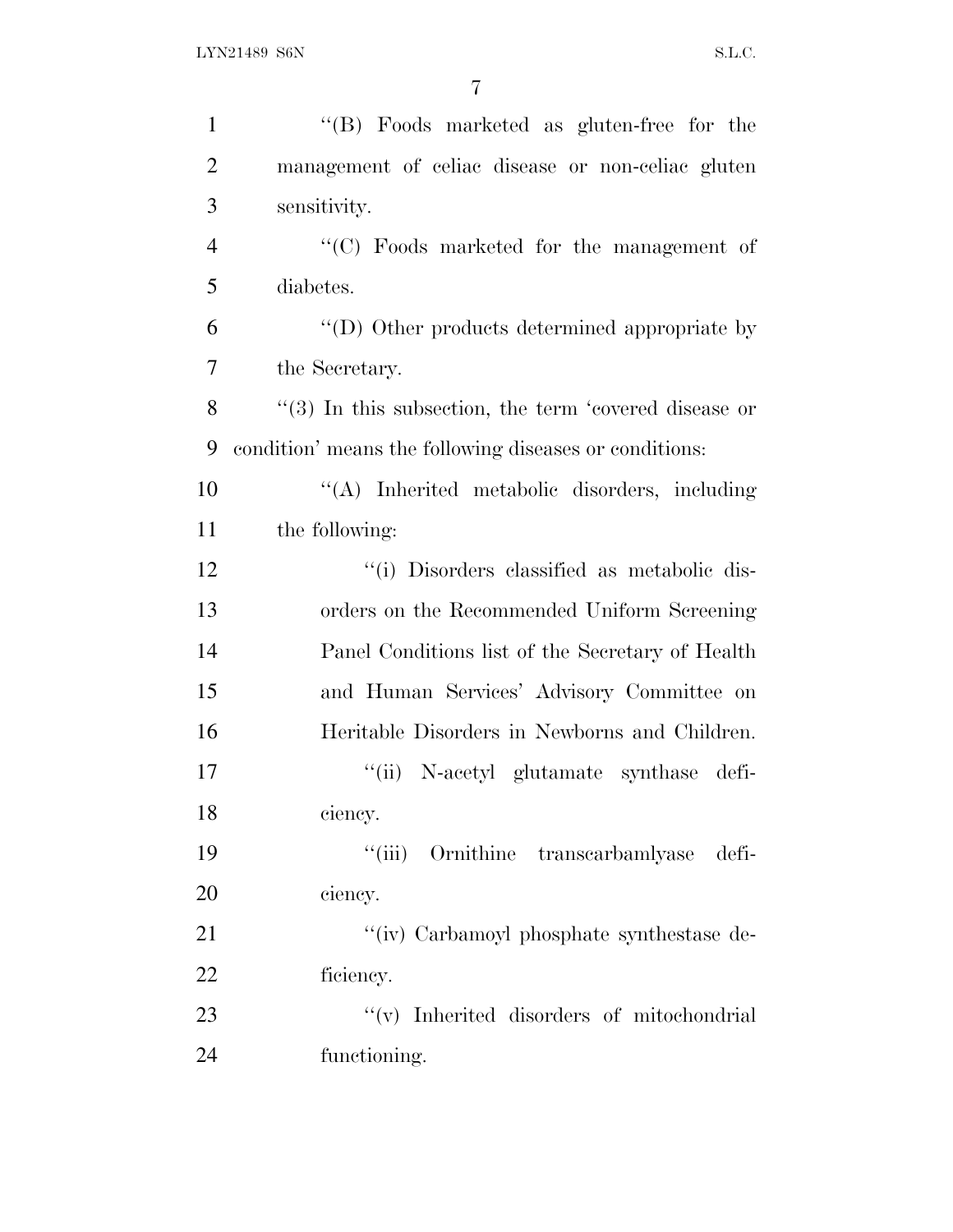| $\mathbf{1}$   | "(B) Medical and surgical conditions of mal-            |
|----------------|---------------------------------------------------------|
| $\overline{2}$ | absorption, including the following:                    |
| 3              | "(i) Impaired absorption of nutrients                   |
| $\overline{4}$ | caused by disorders affecting the absorptive            |
| 5              | surface, functional length, and motility of the         |
| 6              | gastrointestinal tract, including short bowel           |
| $\tau$         | syndrome and chronic intestinal pseudo-obstruc-         |
| 8              | tion.                                                   |
| 9              | "(ii) Malabsorption due to liver or pan-                |
| 10             | creatic disease.                                        |
| 11             | "(C) Immunoglobulin $E$ and<br>non-                     |
| 12             | Immunoglobulin E-mediated allergies to food pro-        |
| 13             | teins, including the following:                         |
| 14             | $f(i)$ Immunoglobulin E and<br>non-                     |
| 15             | Immunoglobulin E-mediated allergies to food             |
| 16             | proteins.                                               |
| 17             | Food protein-induced enterocolitis<br>``(ii)            |
| 18             | syndrome.                                               |
| 19             | "(iii) Eosinophilic disorders, including                |
| 20             | esophagitis, eosinophilic<br>eosinophilic               |
| 21             | gastroenteritis, eosinophilic colitis, and post-        |
| 22             | transplant eosinophilic disorders.                      |
| 23             | "(D) Inflammatory or immune mediated condi-             |
| 24             | tions of the alimentary tract, including the following: |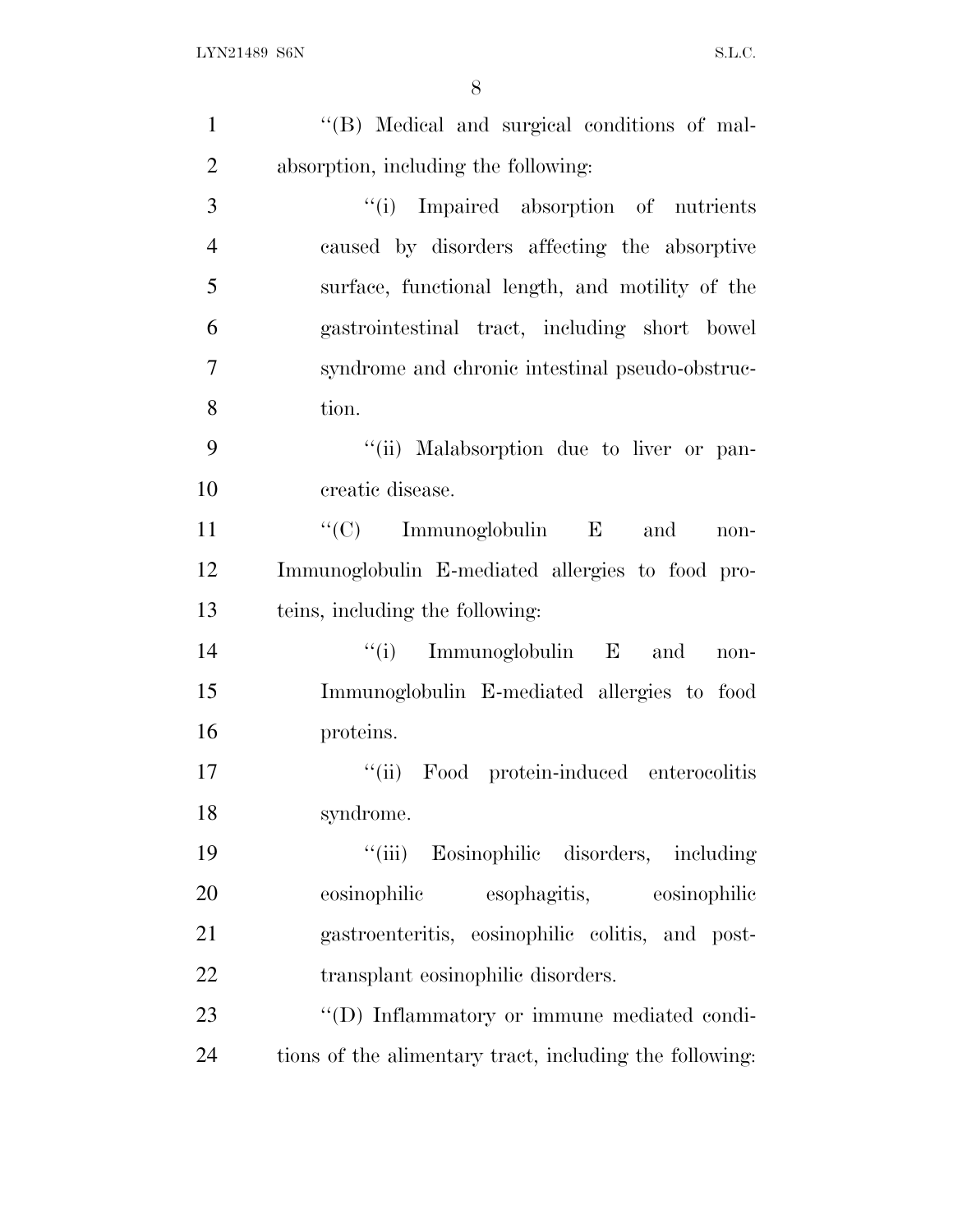| $\mathbf{1}$   | "(i) Inflammatory bowel disease, including                 |
|----------------|------------------------------------------------------------|
| $\overline{2}$ | Crohn's disease, ulcerative colitis, and indeter-          |
| 3              | minate colitis.                                            |
| $\overline{4}$ | "(ii) Gastroesophageal reflux disease that                 |
| 5              | is nonresponsive to standard medical therapies.            |
| 6              | $\lq\lq(E)$ Any other disease or condition determined      |
| 7              | appropriate by the Secretary in consultation with ap-      |
| 8              | propriate scientific entities, such as the Agency for      |
| 9              | Healthcare Research and Quality.                           |
| 10             | $\lq(4)(A)$ In this subsection, the term 'low protein'     |
| 11             | modified food product' means a type of medical food that   |
| 12             | is modified to be low in protein and formulated for oral   |
| 13             | consumption for individuals with inform errors of protein  |
| 14             | metabolism.                                                |
| 15             | "(B) Such term does not include foods that are natu-       |
| 16             | rally low in protein, such as some fruits or vegetables.". |
| 17             | (C) PAYMENT.—Section $1833(a)(1)$ of the                   |
| 18             | Social Security Act $(42 \text{ U.S.C. } 1395l(a)(1))$ is  |
| 19             | amended—                                                   |
| 20             | (i) by striking "and" before " $(DD)$ ";                   |
| 21             | and                                                        |
| <u>22</u>      | (ii) by inserting before the semicolon                     |
| 23             | at the end the following: "and (EE) with                   |
| 24             | respect to medically necessary food (as de-                |
| 25             | fined in section $1861(III)$ , the amount paid             |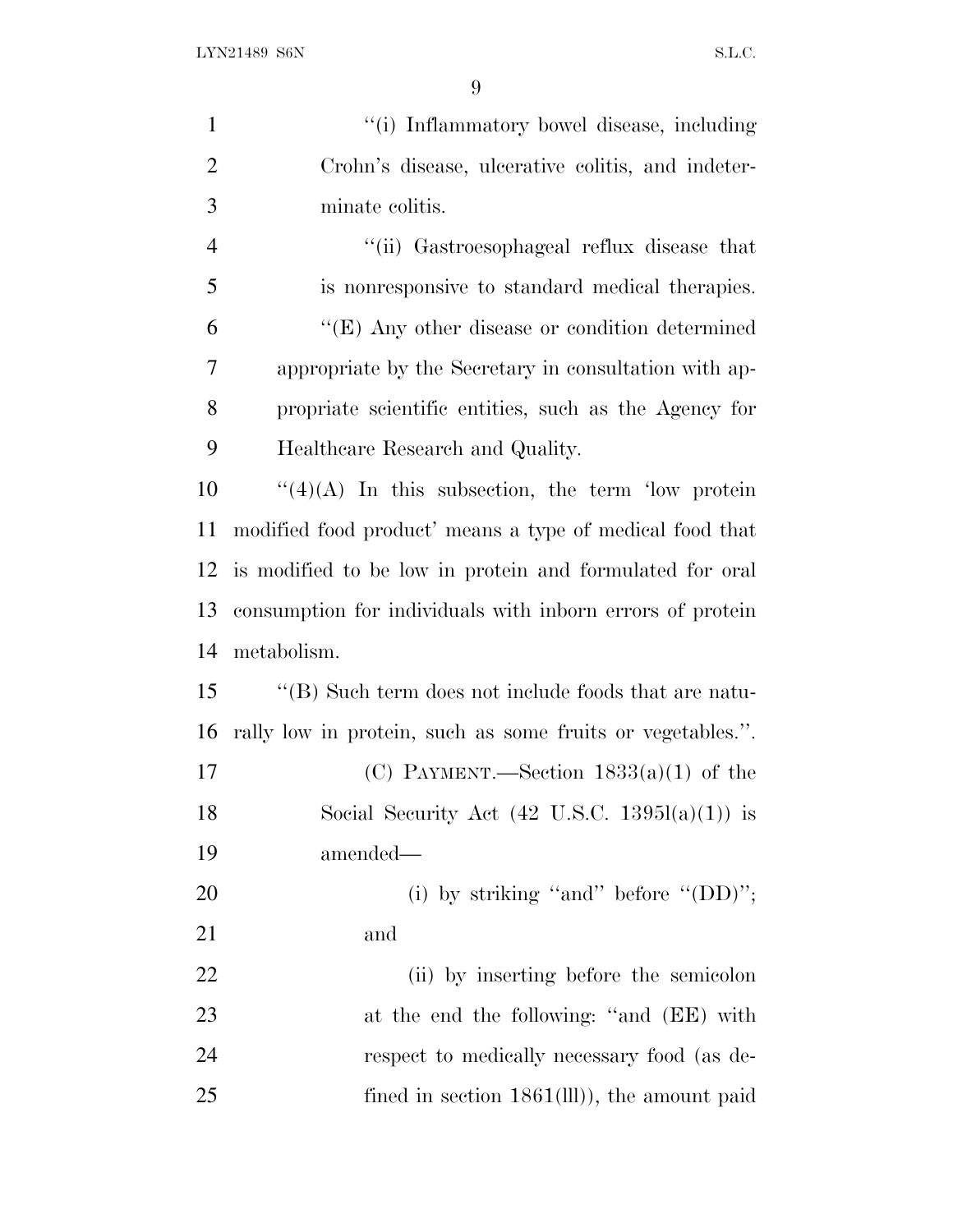LYN21489 S6N S.L.C.

| $\mathbf{1}$   | shall be an amount equal to 80 percent of         |
|----------------|---------------------------------------------------|
| $\overline{2}$ | the lesser of the actual charge for the serv-     |
| 3              | ices or the amount determined under a fee         |
| $\overline{4}$ | schedule established by the Secretary for         |
| 5              | purposes of this subparagraph.".                  |
| 6              | (D) EFFECTIVE DATE.—The amendments                |
| 7              | made by this subsection shall apply to items      |
| 8              | and services furnished on or after the date that  |
| 9              | is 1 year after the date of the enactment of this |
| 10             | Act.                                              |
| 11             | (2) INCLUSION OF MEDICALLY NECESSARY VI-          |
| 12             | TAMINS AND INDIVIDUAL AMINO ACIDS AS A COV-       |
| 13             | ERED PART D DRUG.                                 |
| 14             | (A) IN GENERAL.—Section $1860D-2(e)(1)$           |
| 15             | of the Social Security Act (42 U.S.C. 1395w-      |
| 16             | $102(e)(1)$ is amended—                           |
| 17             | (i) in subparagraph $(A)$ , by striking           |
| 18             | "or" at the end;                                  |
| 19             | (ii) in subparagraph $(B)$ , by striking          |
| 20             | the comma at the end and inserting "; or";        |
| 21             | and                                               |
| 22             | (iii) by inserting after subparagraph             |
| 23             | (B) the following new subparagraph.               |
| 24             | "(C) medically necessary vitamins and in-         |
| 25             | dividual amino acids used for the management      |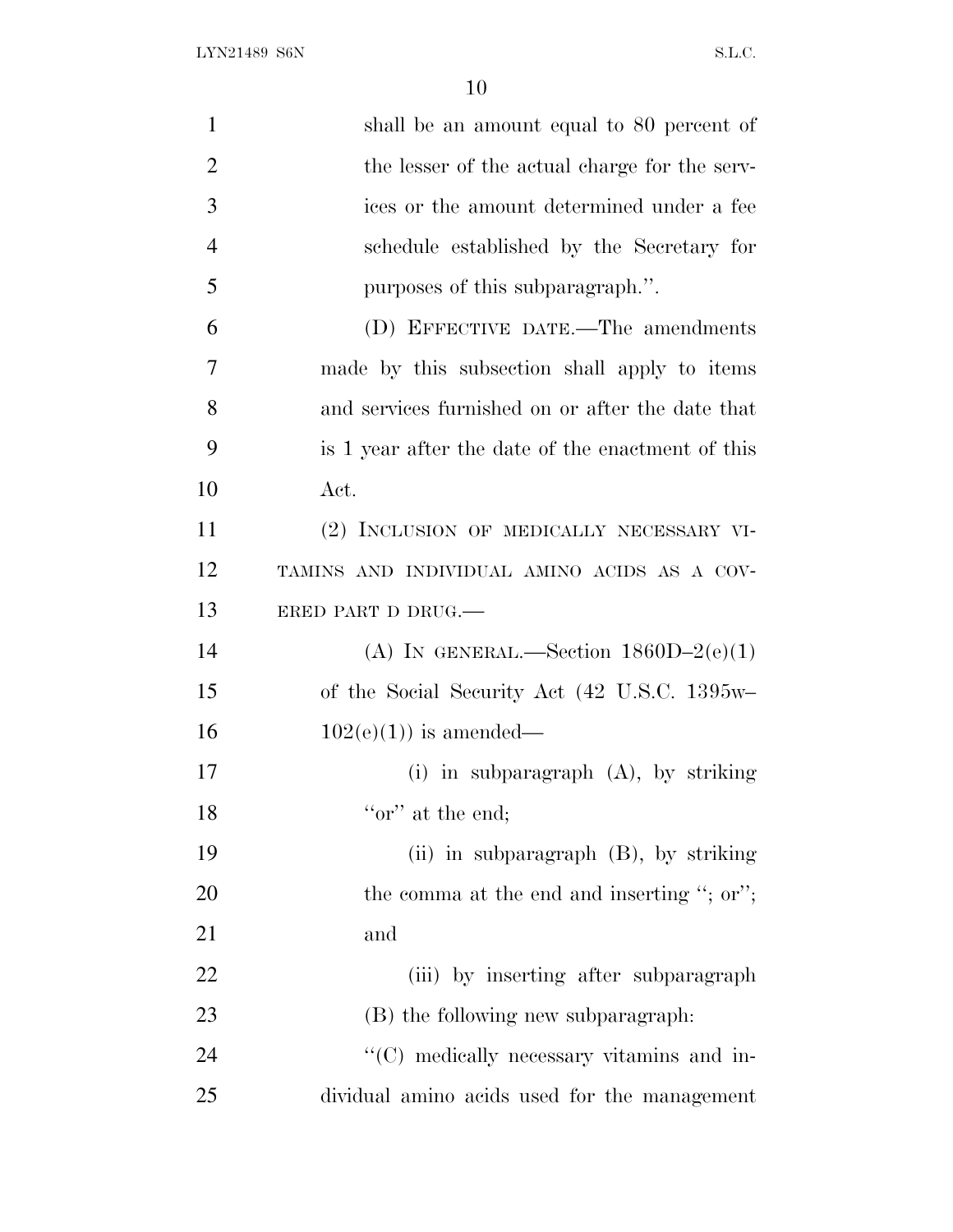| $\mathbf{1}$   | of a covered disease or condition (as defined in            |
|----------------|-------------------------------------------------------------|
| $\overline{2}$ | section $1861(III)(3)$ pursuant to the prescrip-            |
| 3              | tion, order, or recommendation (as applicable)              |
| $\overline{4}$ | of a physician or other health care professional            |
| 5              | qualified to make such prescription, order, or              |
| 6              | recommendation,".                                           |
| $\overline{7}$ | (B) EFFECTIVE DATE.—The amendments                          |
| 8              | made by subparagraph (A) shall apply to plan                |
| 9              | years beginning on or after the date that is 1              |
| 10             | year after the date of the enactment of this Act.           |
| 11             | (b) COVERAGE UNDER THE MEDICAID PROGRAM.—                   |
| 12             | (1) IN GENERAL.—Section $1905(a)$ of the So-                |
| 13             | cial Security Act $(42 \text{ U.S.C. } 1396d(a))$ is amend- |
| 14             | $ed$ —                                                      |
| 15             | $(A)$ in paragraph $(30)$ , by striking "and"               |
| 16             | at the end;                                                 |
| 17             | $(B)$ by redesignating paragraph $(31)$ as                  |
| 18             | paragraph (33); and                                         |
| 19             | $(C)$ by inserting after paragraph $(30)$ the               |
| 20             | following new paragraphs:                                   |
| 21             | $\lq(31)$ medically necessary food (as defined in           |
| 22             | section 1861(III)) and the medical equipment and            |
| 23             | supplies necessary to administer such food;                 |
| 24             | $"$ (32) medically necessary vitamins and indi-             |
| 25             | vidual amino acids used for the management of a             |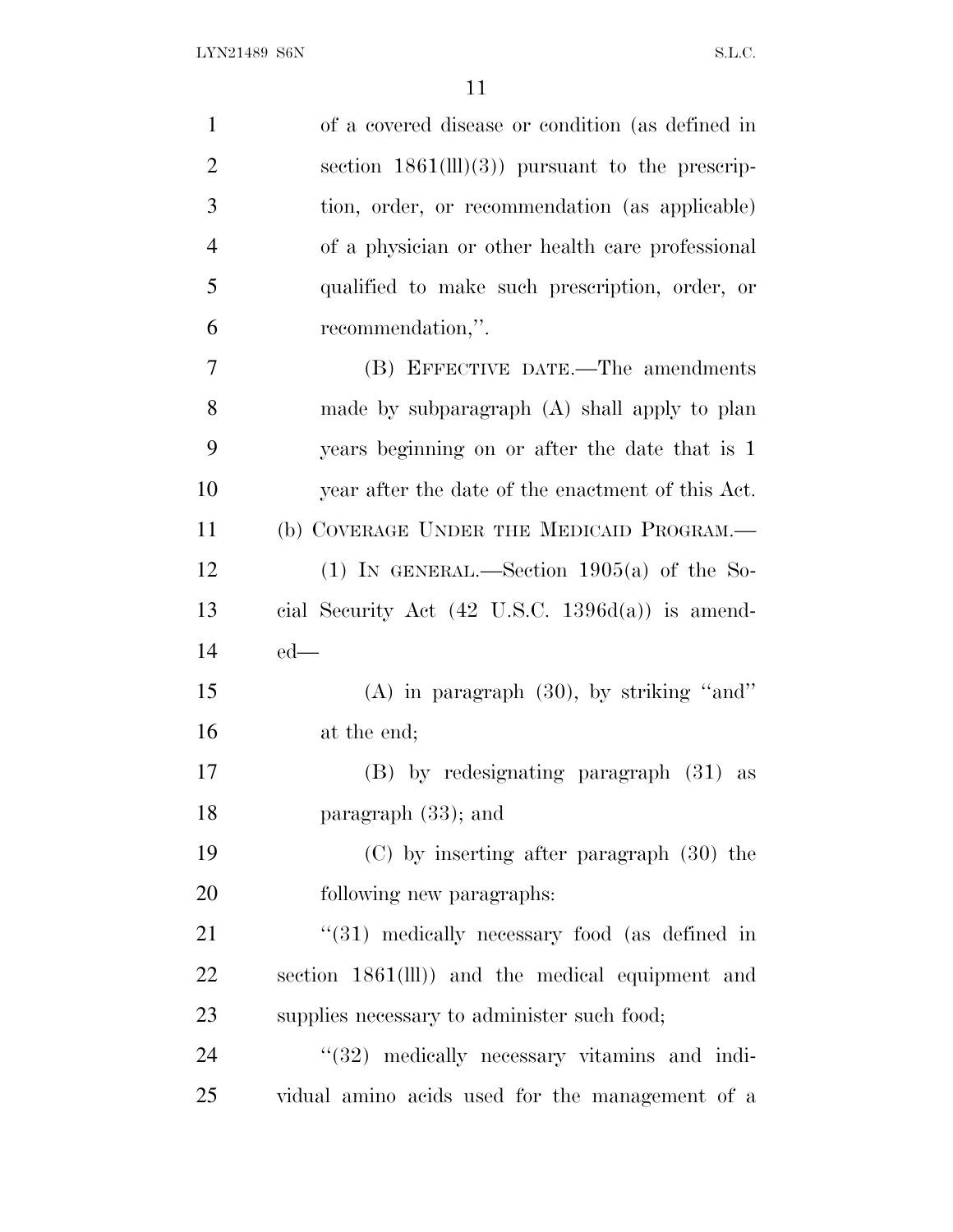| $\mathbf{1}$   | covered disease or condition (as defined in section)     |
|----------------|----------------------------------------------------------|
| $\overline{2}$ | $1861(III)(3)$ pursuant to the prescription, order, or   |
| 3              | recommendation (as applicable) of a physician or         |
| $\overline{4}$ | other health care professional qualified to make such    |
| 5              | prescription, order, or recommendation; and".            |
| 6              | (2) CONFORMING AMENDMENTS.—                              |
| 7              | (A)<br>MANDATORY BENEFITS.-Section                       |
| 8              | $1902(a)(10)(A)$ of the Social Security Act (42)         |
| 9              | U.S.C. $1396a(a)(10)(A)$ is amended, in the              |
| 10             | matter preceding clause (i), by striking "and            |
| 11             | $(30)$ " and inserting " $(30)$ , $(31)$ , and $(32)$ ". |
| 12             | (B) EXCEPTION TO COVERAGE RESTRIC-                       |
| 13             | TION.—Section $1927(d)(2)(E)$ of the Social Se-          |
| 14             | curity Act (42 U.S.C. 1396r-8(d)(2)(E)) is               |
| 15             | amended by inserting "and except for medically           |
| 16             | necessary vitamins and individual amino acids            |
| 17             | described in section $1905(a)(32)$ " before the pe-      |
| 18             | riod at the end.                                         |
| 19             | $(3)$ EFFECTIVE DATE.—                                   |
| 20             | (A) IN GENERAL.—Subject to subpara-                      |
| 21             | $graph$ (B), the amendments made by this sub-            |
| 22             | section shall take effect on the date that is 1          |
| 23             | year after the date of the enactment of this Act.        |
| 24             | (B) EXCEPTION TO EFFECTIVE DATE IF                       |
| 25             | STATE LEGISLATION REQUIRED.—In the case of               |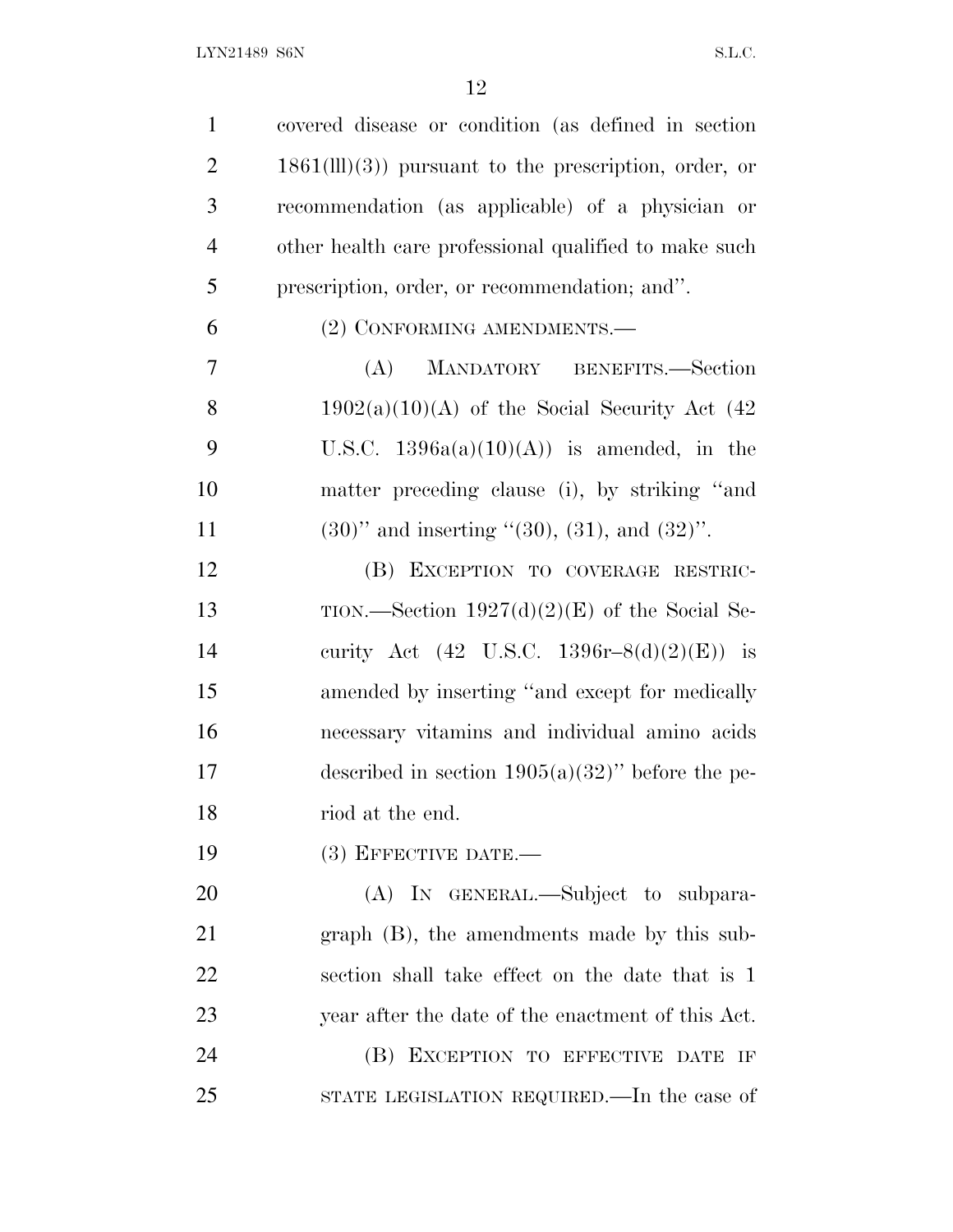a State plan for medical assistance under title XIX of the Social Security Act which the Sec- retary of Health and Human Services deter- mines requires State legislation (other than leg- islation appropriating funds) in order for the plan to meet the additional requirements im- posed by the amendments made by this sub- section, the State plan shall not be regarded as failing to comply with the requirements of such title solely on the basis of its failure to meet this additional requirement before the first day of the first calendar quarter beginning after the close of the first regular session of the State legislature that begins after the date of the en- actment of this Act. For purposes of the pre- vious sentence, in the case of a State that has a 2-year legislative session, each year of such session shall be deemed to be a separate regular session of the State legislature. (c) COVERAGE UNDER CHIP.— 21 (1) IN GENERAL.—Section  $2103(c)$  of the So- cial Security Act (42 U.S.C. 1397cc(c)) is amended by adding at the end the following: 24 "(12) MEDICALLY NECESSARY FOOD.—The child health assistance provided to a targeted low-in-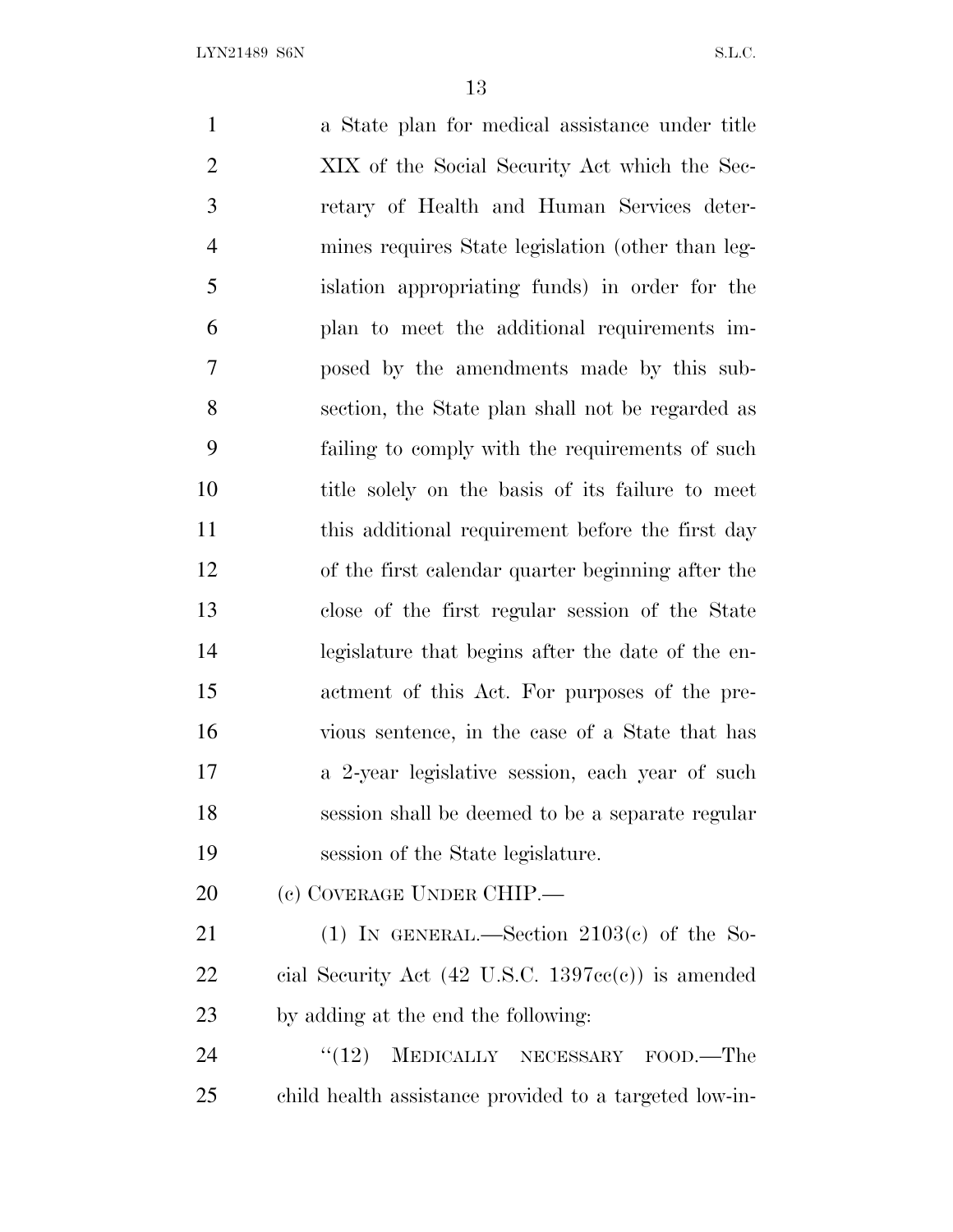come child under the plan shall include coverage of medically necessary food (as defined in section 1861(lll)) and the medical equipment and supplies necessary to administer such food.

5 "(13) CERTAIN VITAMINS AND INDIVIDUAL AMINO ACIDS.—The child health assistance provided to a targeted low-income child under the plan shall include coverage of medically necessary vitamins and individual amino acids used for the management of a covered disease or condition (as defined in section 1861(lll)(3)) pursuant to the prescription, order, or recommendation (as applicable) of a physician or other health care professional qualified to make such prescription, order, or recommendation.''.

 (2) CONFORMING AMENDMENT.—Section 2103(a) of the Social Security Act (42 U.S.C. 1397cc(a)) is amended, in the matter preceding paragraph (1), by striking ''and (8)'' and inserting  $\frac{1}{(8)}$ , (12), and (13)''.

20 (3) EFFECTIVE DATE.—

21 (A) In GENERAL.—Subject to subpara- graph (B), the amendments made by this sub- section shall take effect on the date that is 1 year after the date of the enactment of this Act.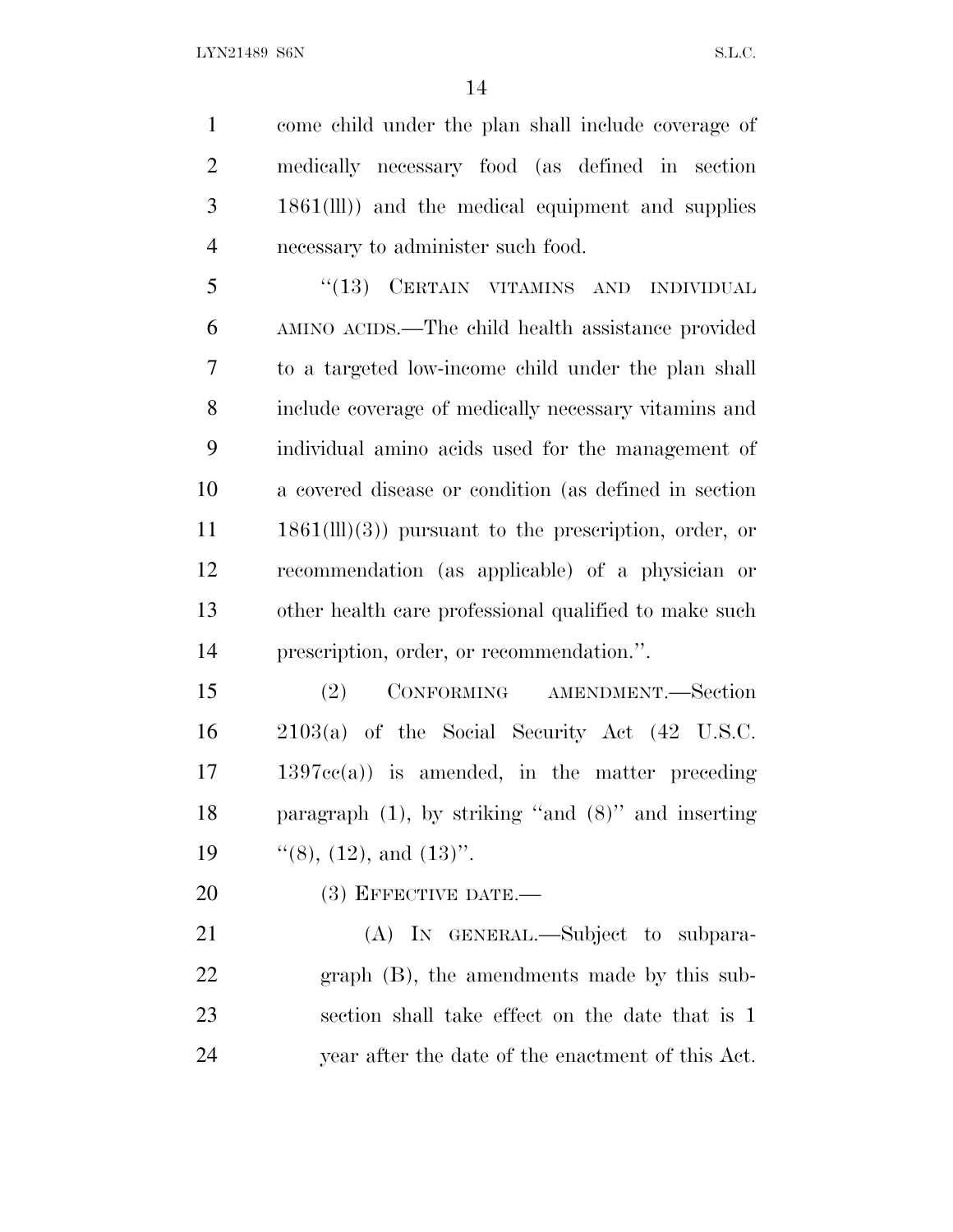(B) EXCEPTION TO EFFECTIVE DATE IF STATE LEGISLATION REQUIRED.—In the case of a State child health plan for child health assist- ance under title XXI of the Social Security Act which the Secretary of Health and Human Services determines requires State legislation (other than legislation appropriating funds) in order for the plan to meet the additional re- quirements imposed by the amendments made by this subsection, the State child health plan shall not be regarded as failing to comply with the requirements of such title solely on the basis of its failure to meet this additional re- quirement before the first day of the first cal- endar quarter beginning after the close of the first regular session of the State legislature that begins after the date of the enactment of this Act. For purposes of the previous sentence, in the case of a State that has a 2-year legislative session, each year of such session shall be deemed to be a separate regular session of the State legislature. 23 (d) MODIFICATION OF DEFINITION OF MEDICALLY

 NECESSARY FOOD AND COVERED DISEASE OR CONDI-TION UNDER THE TRICARE PROGRAM.—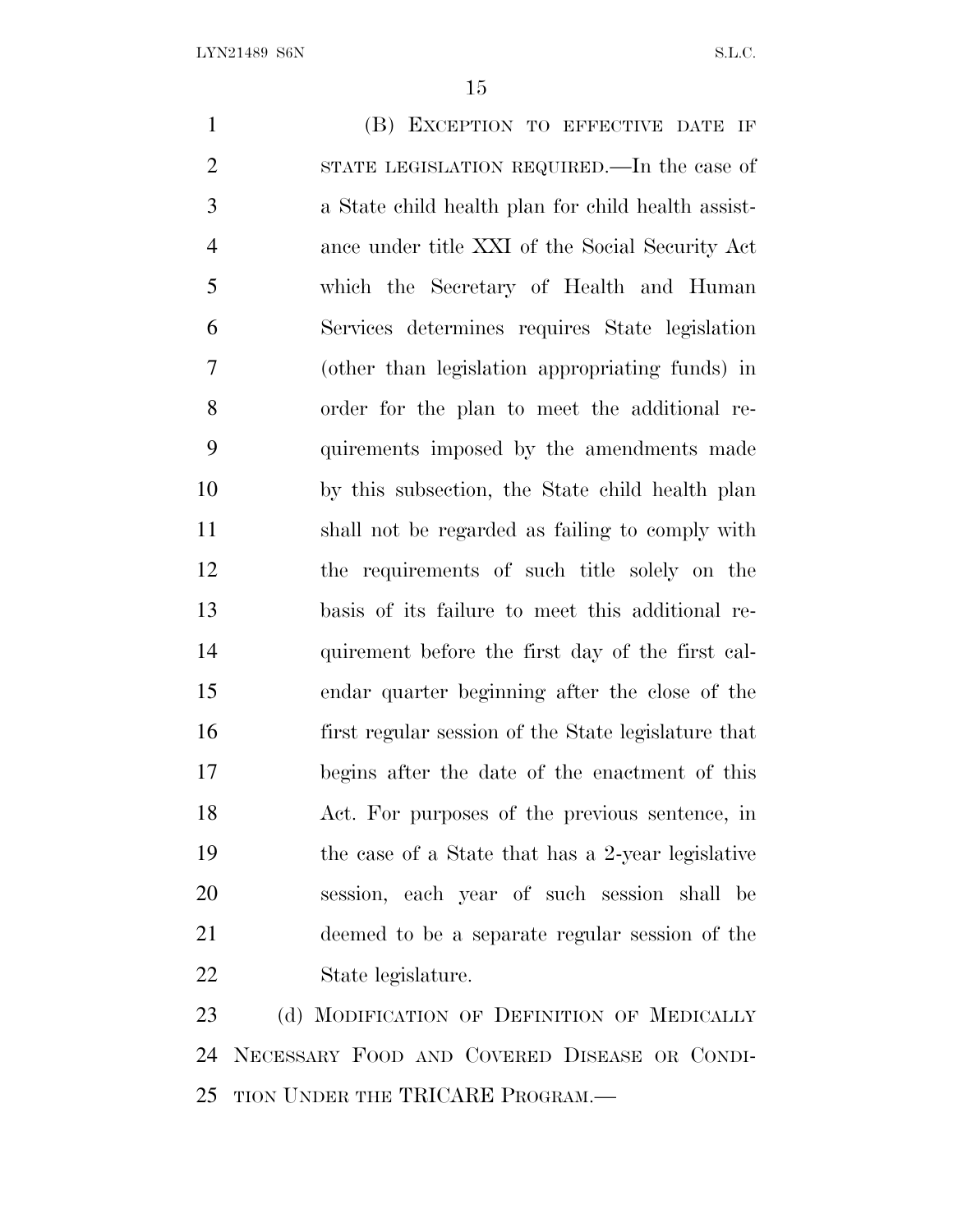| $\mathbf{1}$   | (1) IN GENERAL.—Section $1077(h)$ of title 10,       |
|----------------|------------------------------------------------------|
| $\overline{2}$ | United States Code, is amended—                      |
| 3              | (A) in paragraph $(2)(A)$ , in the matter            |
| $\overline{4}$ | preceding clause (i), by striking "or an amino       |
| 5              | acid preparation product" and inserting ", an        |
| 6              | amino acid preparation product, a modified fat       |
| 7              | preparation product, or a nutritional formula        |
| 8              | (including such a formula that does not require      |
| 9              | a prescription)"; and                                |
| 10             | $(B)$ in paragraph $(3)$ —                           |
| 11             | (i) in subparagraph $(D)$ , by striking              |
| 12             | "and" at the end;                                    |
| 13             | (ii) by redesignating subparagraph                   |
| 14             | $(E)$ as subparagraph $(F)$ ; and                    |
| 15             | (iii) by inserting after subparagraph                |
| 16             | (D) the following:                                   |
| 17             | "(E) Immunoglobulin E or non-Immunoglobulin          |
| 18             | E mediated allergies to food proteins; and".         |
| 19             | (2) EFFECTIVE DATE.—The amendments made              |
| 20             | by paragraph (1) shall apply to health care provided |
| 21             | under chapter 55 of title 10, United States Code, on |
| 22             | or after the date that is one year after the date of |
| 23             | the enactment of this Act.                           |
| 24             | (e) COVERAGE UNDER FEHBP.—                           |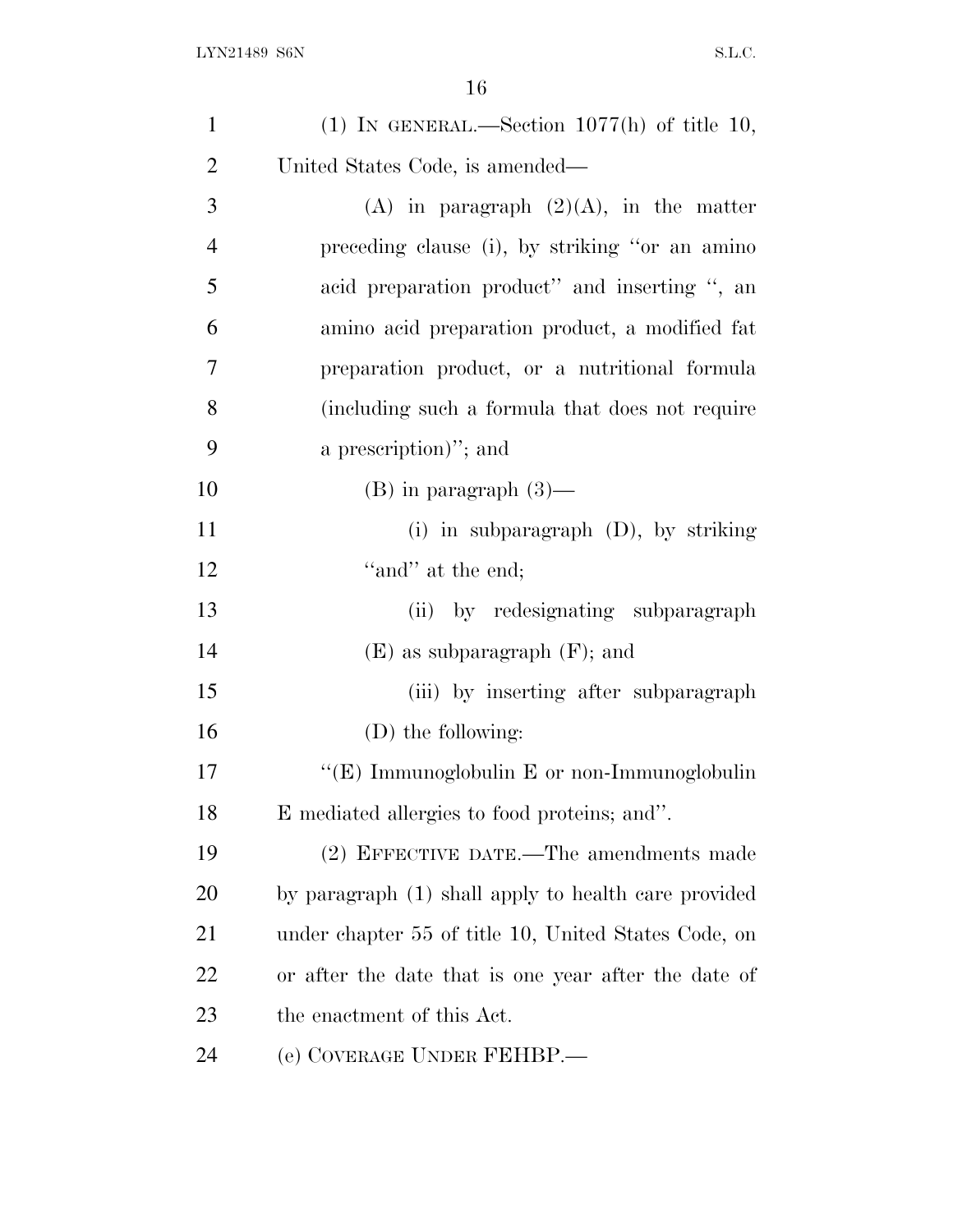| $\mathbf{1}$   | (1) IN GENERAL.—Section $8902$ of title 5,                |
|----------------|-----------------------------------------------------------|
| $\overline{2}$ | United States Code, is amended by adding at the           |
| 3              | end the following:                                        |
| $\overline{4}$ | $\lq( q )$ A contract for a plan under this chapter shall |
| 5              | require the carrier to provide coverage for-              |
| 6              | $\lq(1)$ medically necessary food (as defined in          |
| 7              | section 1861(III) of the Social Security Act) and the     |
| 8              | medical equipment and supplies necessary to admin-        |
| 9              | ister such food; and                                      |
| 10             | $\lq(2)$ medically necessary vitamins and indi-           |
| 11             | vidual amino acids in the same manner provided for        |
| 12             | under section $1860D-2(e)(1)(C)$ of the Social Secu-      |
| 13             | rity Act.".                                               |
| 14             | (2) EFFECTIVE DATE.—The amendment made                    |
| 15             | by paragraph (1) shall apply with respect to contract     |
| 16             | years beginning on or after the date that is 1 year       |
| 17             | after the date of enactment of this Act.                  |
| 18             | (f) COVERAGE UNDER PRIVATE HEALTH INSUR-                  |
| 19             | $ANCE$ .                                                  |
| 20             | $(1)$ In GENERAL.—Subpart II of part A of title           |
| 21             | XXVII of the Public Health Service Act (42 U.S.C.         |
| 22             | $300gg-11$ et seq.) is amended by adding at the end       |
| 23             | the following:                                            |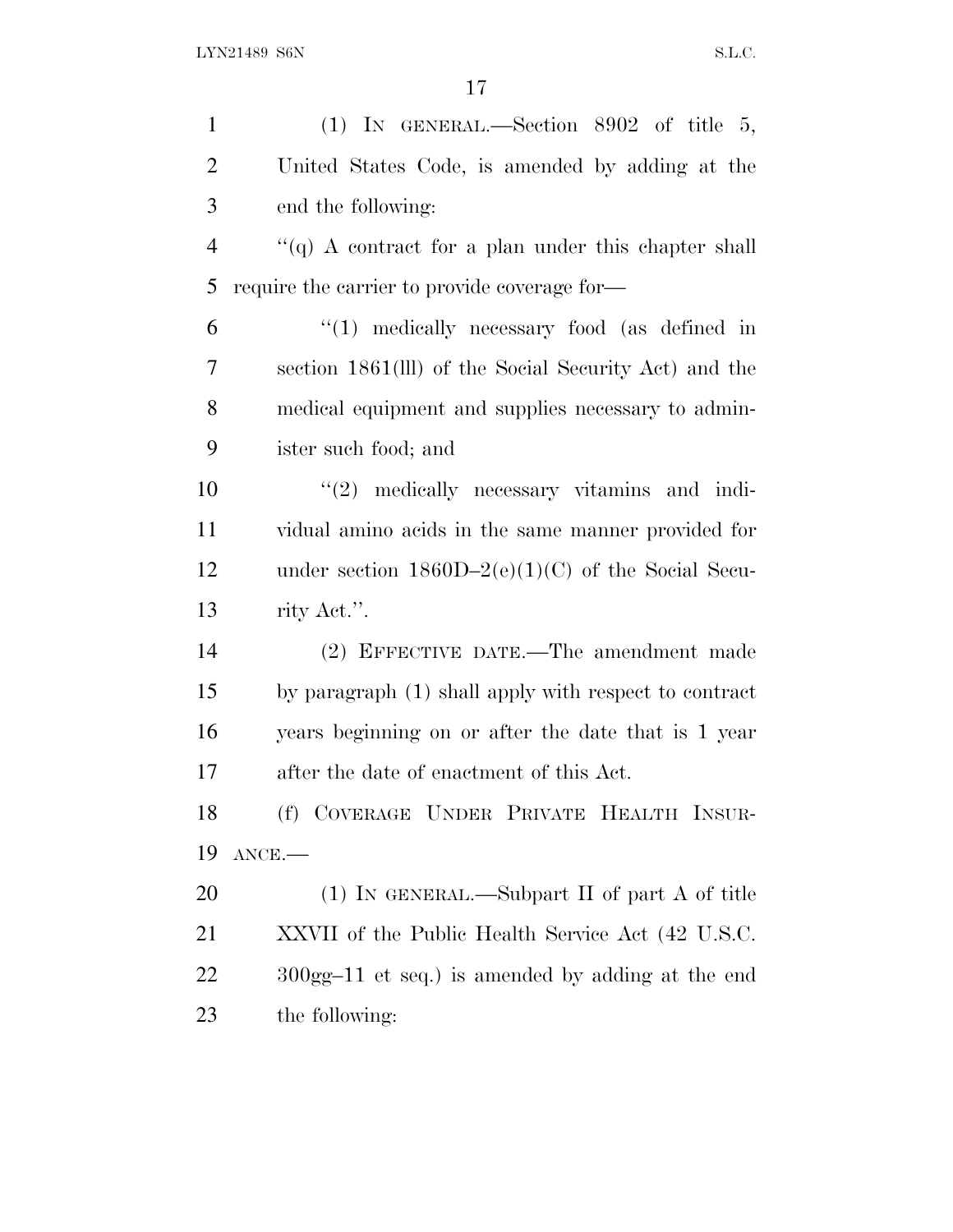**''SEC. 2729A. COVERAGE OF MEDICALLY NECESSARY FOOD, VITAMINS, AND INDIVIDUAL AMINO ACIDS.** ''A health insurance issuer offering group or indi- vidual health insurance coverage shall provide coverage for— ''(1) medically necessary food (as defined in section 1861(lll) of the Social Security Act) and the medical equipment and supplies necessary to admin- ister such food; and  $\frac{u(2)}{2}$  medically necessary vitamins and indi- vidual amino acids in the same manner provided for under section 1860D–2(e)(1)(C) of the Social Secu- rity Act.''. (2) EFFECTIVE DATE.—The amendment made by paragraph (1) shall apply to plan years beginning on or after the date that is 1 year after the date of the enactment of this Act. (g) NONPREEMPTION OF STATE LAWS THAT PRO- VIDE GREATER COVERAGE.—Nothing in the provisions of, or the amendments made by, this section shall preempt a State law that requires coverage of medically necessary food and vitamins and individual amino acids for digestive and inherited metabolic disorders that exceeds the require- ments for coverage under such provisions and amend-ments.